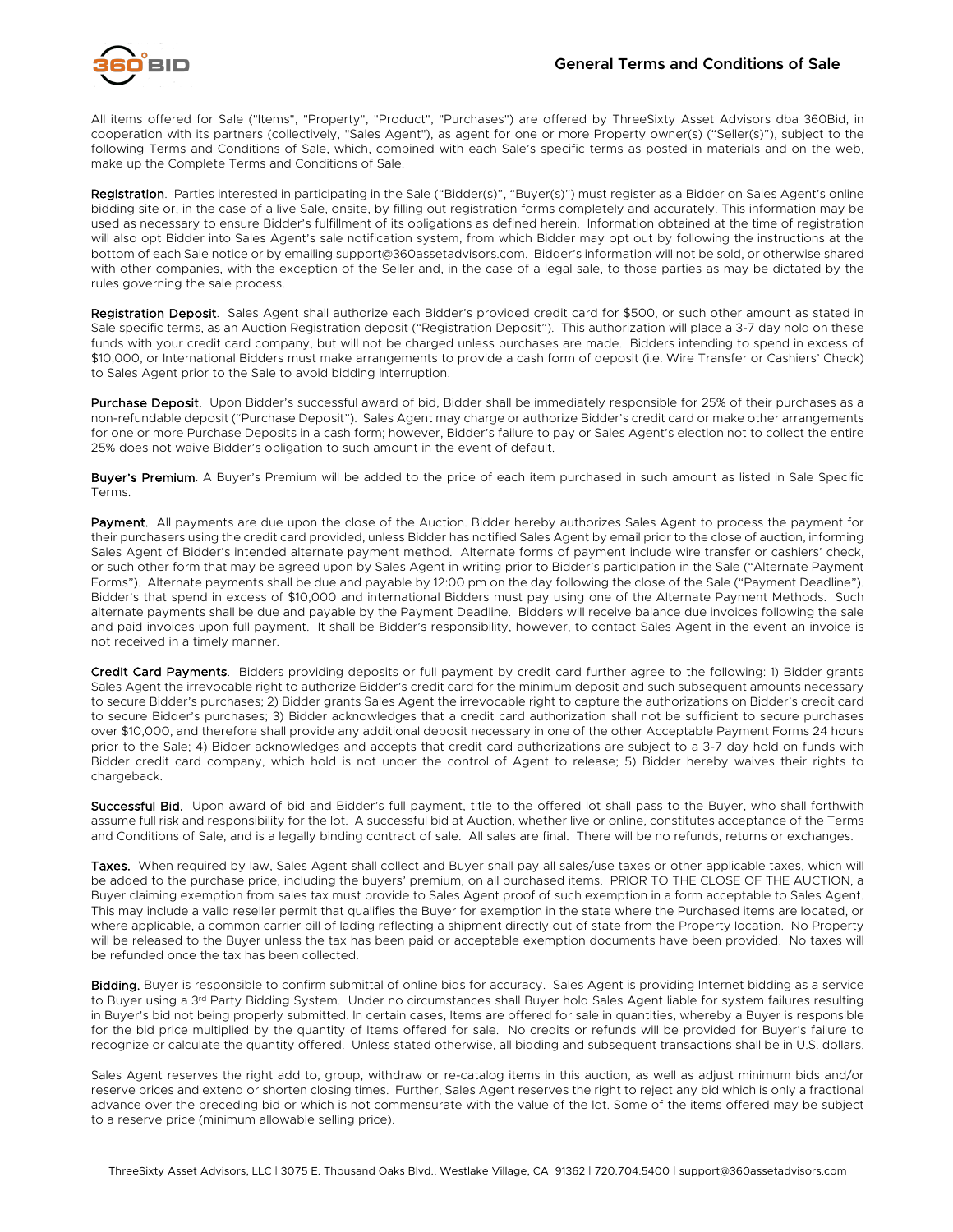Representations. Sales Agent makes every effort to provide accurate information about the items being sold. However, neither Sales Agent nor its Client will assume responsibility for Buyer's bidding errors. It is Buyers' full responsibility to confirm the accuracy of items offered for sale. Buyers are recommended to inspect all items. Descriptions and photos are offered as a guide only. In certain cases, a photo of like product may be used to represent several different lots. Photos may also capture nearby items not listed as part of the lot. Do not rely solely on photos to make buying decisions; be sure to read descriptions. Sales Agent shall not be held responsible for such errors as posting the wrong photo for an item. When in doubt about the condition of an item, please bid accordingly.

Removal of Purchases. Removal shall occur during the dates and timeframes announced by Sales Agent and shall be scheduled by appointment only. Buyer must pay in full before an appointment can be scheduled and before purchase will be released from the premises. Buyers without an appointment will be accommodated at Sales Agent's sole discretion. Buyer is responsible provide a printed copy of its paid invoice at time of pickup.

Buyer is solely responsible to provide any personnel, equipment or material needed to pick up items purchased and shall assume all responsibility for the removal of any item purchased at the sale and any and all risks associated with such removal including, without limitation, the responsibility for providing licensed, qualified and bonded professionals to ensure proper water, gas and/or power disconnection, and to leave the sale site in a safe condition, undamaged by the removal process. Buyer shall be responsible for any repairs to the premises and the cleanup of any trash or debris, including the removal of fluids or other contents of purchased Items, resulting from Buyer's removal process. This includes by way of example, but is not limited to, such repairs as: i) patching of any exterior wall or roof to reasonable standards to ensure the premises may be secured, ii) capping electrical wiring and conduit at the first point of disconnect from the Item removed, and cutting and grinding exposed bolts. Buyer acknowledges that it is purchasing Items as represented and no implied wiring, cables, connectors or downline components or controls unless specifically indicated.

Buyer shall accept full responsibility for any damages, losses, acts or omissions once Buyer's representative removes purchases from the sale site. In the event Sales Agent assists Buyer with this process, it does so as a courtesy, and shall assume no responsibility for damages, losses, acts or omissions of any packer or carrier, whether or not such packer or carrier is recommended by Sales Agent. Quantities must be checked before removal of items. No allowances will be made for claims or shortages once items are removed from the auction premises.

Insurance. Buyer shall assume full financial responsibility for any damage or liability to persons or property resulting from any negligent act or omission of Buyer or Buyer's employees, agents and/or representatives during inspection or removal of Purchases. Further, Sales Agent shall require a Certificate of Insurance from any Buyer or Buyer agent that will be removing Purchases that may involve any of the following: rigging, dismantling, cutting, grinding, purging or disconnection of electrical, gas or plumbing utilities, use of a vehicle or other material handling equipment, or any other circumstances not stated but as determined in Sales Agent exclusive judgement. In such case, Certificates of Insurance must be properly completed, listing all loss payees as required by Agent, and which provide evidence of general liability insurance at a minimum of \$1 million per occurrence, auto liability at a minimum of \$1 million per occurrence and workers compensation insurance at statutory limits. Note that higher limits may be required for specific Sales.

Hazardous Materials. Buyer agrees that in the event any purchased items contain environmental hazards, toxic waste or other type of hazardous material in any form whatsoever, Buyer shall provide evidence that Buyer or its representatives are licensed for such removal and shall comply with all applicable local, state and/or federal rules, laws and regulations. Buyer shall be responsible for any and all remediation costs relating to the dismantling and removal of any purchased item containing hazardous materials. Sales Agent, its agents or representatives shall not be responsible for the containment, storage or removal of any Hazardous Materials.

Failure to Remove Purchases. In the event Purchases are not completely removed in the timeframes allotted, any remaining portion of the Purchases ("Remaining Purchases") shall be deemed abandoned and Buyer will lose any right, title or interest Buyer may have acquired and the Remaining Purchases. At such time, Sales Agent, Seller and or the landlord of the premises ("Landlord") may, in their sole discretion, reposes the Remaining Purchases and retain title in their own interest, without further notice to Buyer and/or arrange to discard, sell, store or otherwise dispose of the Remaining Purchases. Sales Agent, Seller and/or Landlord shall be entitled to any costs associated with the removal, storage and reselling of Remaining Purchases, and any other charges, fees, and expenses incurred as a result of Buyer's failure, including all attorney fees and costs incurred by Sales Agent, Seller and/or Landlord to enforce Buyer's obligations hereunder.

Failure to Pay. In the event Buyer fails to pay the entire purchase price by the payment deadline, Sales Agent may retain and/or recover, upon demand, from Buyer the required Purchase Deposit as liquidated damages for such failure. In addition, Sales Agent may, at its discretion, either resell Buyer's Items at a public or private sale without further notice to Buyer and/or dispose of the Items at Buyer's sole expense. Any difference between the bid price for an item by the defaulting Buyer and the price received by Sales Agent at a resale shall be paid to Sales Agent by the defaulting Buyer. In addition, a defaulting Buyer shall be deemed to have granted Sales Agent a security interest in the item, which Sales Agent shall retain as collateral security for Buyer's obligation to Sales Agent.

Non-Delivery. Until such time as purchased Items are removed from the premises by the Buyer, Sales Agent shall have the right to cancel or void the sale of any such Items purchased by Buyer. Sales Agent shall have no liability to Buyer due to the non-delivery of any purchased item other than the return of Buyer's deposit for a canceled or voided sale item. No claim of any kind for purchased Items, whether or not based on negligence, shall be greater in amount than the purchase price paid by Buyer.